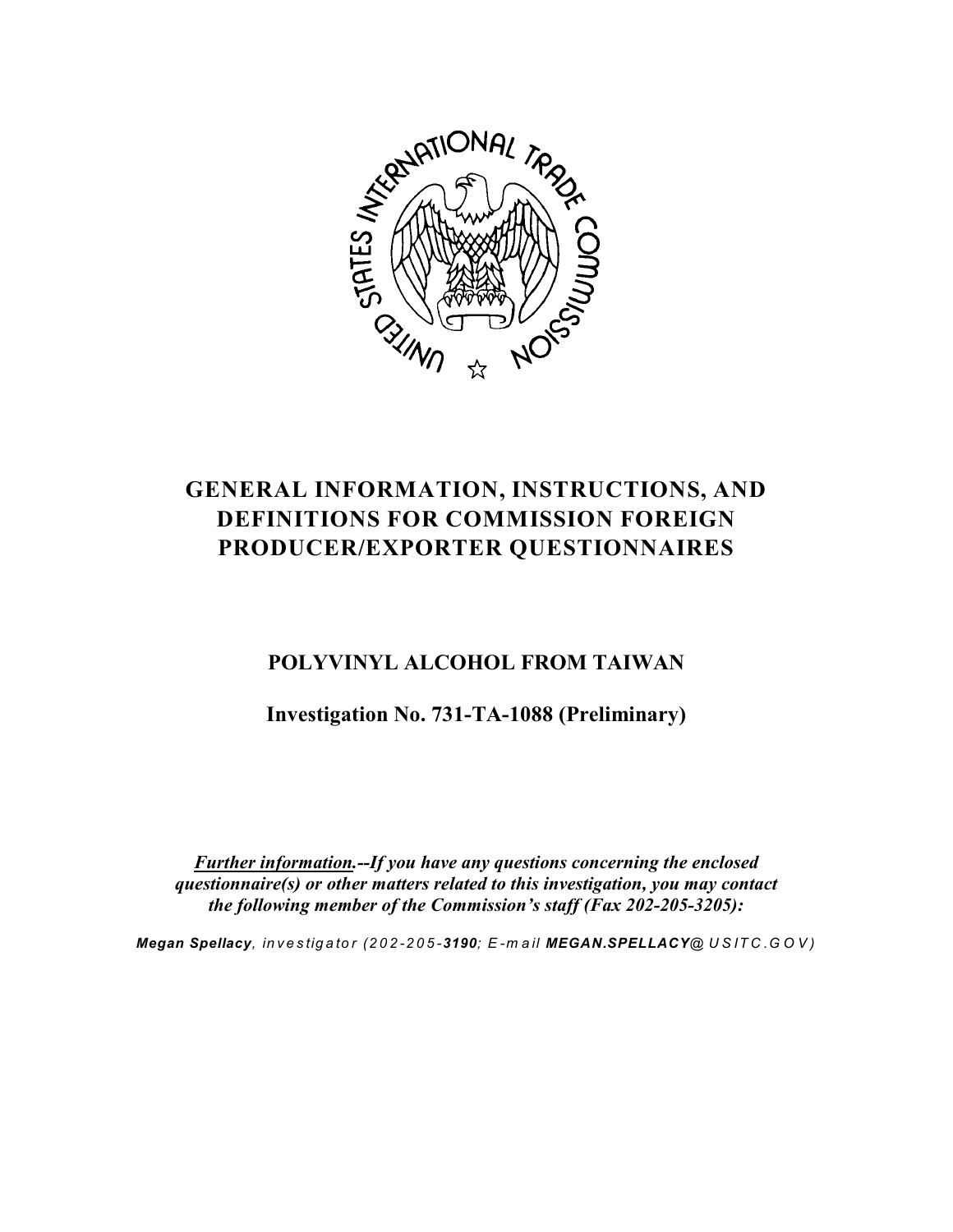#### **GENERAL INFORMATION, INSTRUCTIONS, AND DEFINITIONS**

#### **GENERAL INFORMATION**

*Background*.---This investigation was instituted in response to a petition filed on September 7, 2004, by Celanese Chemicals, Ltd. of Dallas, TX. Antidumping duties may be assessed on the subject imports as a result of this investigation if the Commission makes an affirmative determination of injury, threat, or material retardation, and if the U.S. Department of Commerce makes an affirmative determination of dumping.

Additional questionnaires will be supplied promptly upon request, or photocopies of the enclosed questionnaire(s) may be used. Address all correspondence to the United States International Trade Commission, Washington, DC 20436. Hearing-impaired individuals can obtain information regarding this investigation via the Commission's TDD terminal (202-205-1810).

*Due date of questionnaire(s)*.--Return the completed questionnaire(s) to the United States International Trade Commission by no later than September 21, 2004. Although the enclosed postpaid envelope may be used to return the completed questionnaire, use of an overnight mail service may be necessary to ensure that your response actually reaches the Commission by September 21, 2004. If you do not use the enclosed envelope, please make sure the completed questionnaire is sent to the attention of Megan Spellacy. **Return only one copy of the completed questionnaire(s), but please keep a copy for your records so that you can refer to it if the Commission staff contacts you with any questions during the course of the investigations.**

*Service of questionnaire response(s)*.--In the event that your firm is a party to this investigation, you are required to serve a copy of the questionnaire(s), once completed, on parties to the proceeding that are subject to administrative protective order (see 19 CFR § 207.7). A list of such parties is maintained by the Commission's Secretary and may be obtained by calling 202- 205-1803. A certificate of service must accompany the copy of the completed questionnaire(s) you submit (see 19 CFR § 207.7).

*Confidentiality*.--The commercial and financial data furnished in response to the enclosed questionnaire(s) that reveal the individual operations of your firm will be treated as confidential by the Commission to the extent that such data are not otherwise available to the public and will not be disclosed except as may be required by law (see 19 U.S.C. § 1677f). Such confidential information will not be published in a manner that will reveal the individual operations of your firm; however, nonnumerical characterizations of numerical business proprietary information (such as discussion of trends) will be treated as confidential business information only at the request of the submitter for good cause shown.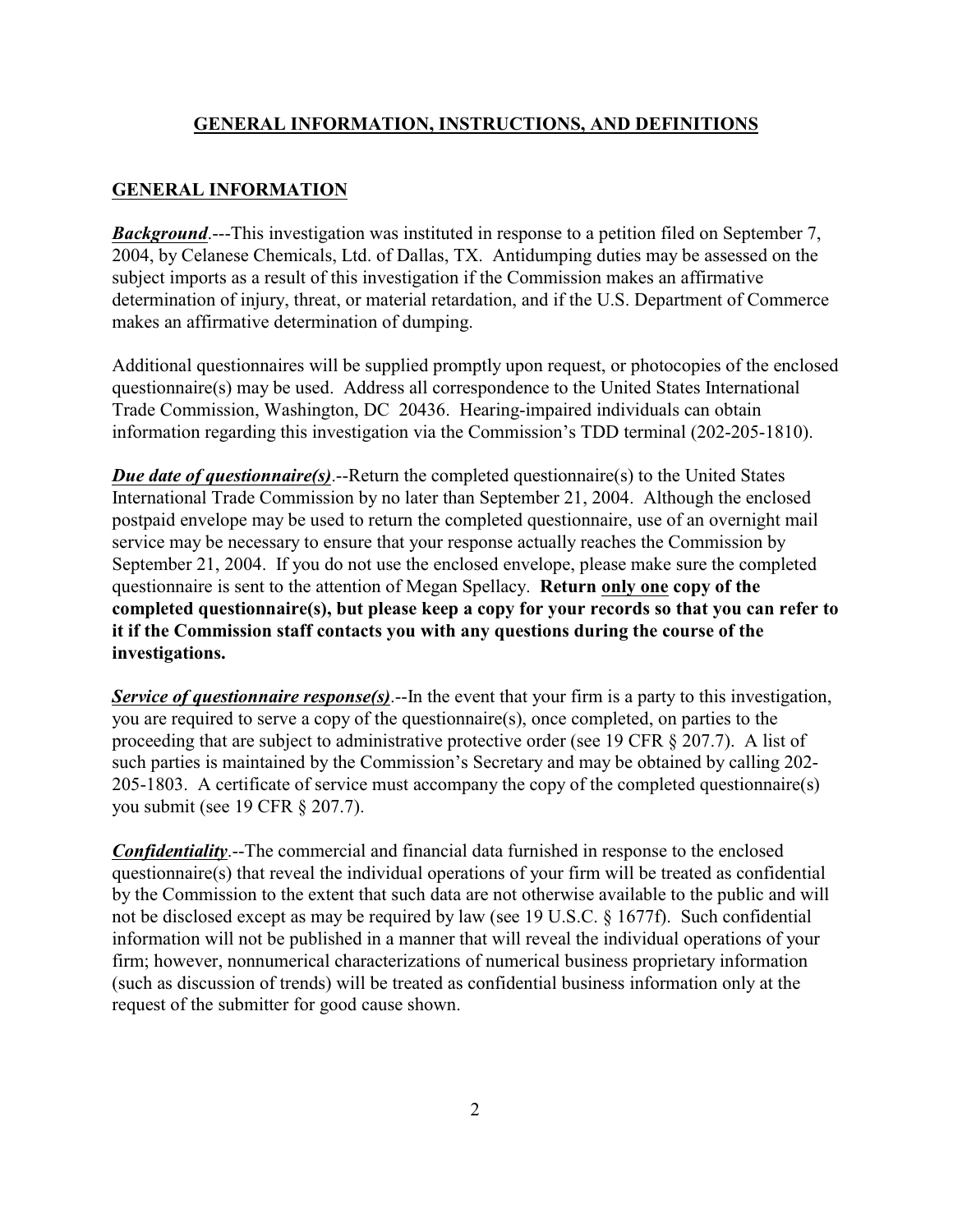#### **GENERAL INFORMATION, INSTRUCTIONS, AND DEFINITIONS--***Continued*

#### **GENERAL INFORMATION--***Continued*

*Verification***.--The information submitted in the enclosed questionnaire(s) is subject to audit and verification by the Commission. To facilitate possible verification of data, please keep all your workpapers and supporting documents used in the preparation of the questionnaire response(s).**

*Release of information*.--The information provided by your firm in response to the questionnaire(s), as well as any other business proprietary information submitted by your firm to the Commission in connection with the investigation, may become subject to, and released under, the administrative protective order provisions of the Tariff Act of 1930 (19 U.S.C. § 1677f) and section 207.7 of the Commission's Rules of Practice and Procedure (19 CFR § 207.7). This means that certain lawyers and other authorized individuals may temporarily be given access to the information for use in connection with this investigation or other import-injury investigations conducted by the Commission on the same or similar merchandise; those individuals would be subject to severe penalties if the information were divulged to unauthorized individuals.

#### **INSTRUCTIONS**

*Answer all questions*.--Do not leave any question or section blank unless a questionnaire expressly directs you to skip over certain questions or sections. If the answer to any question is "none," write "none." **If information is not readily available from your records in exactly the form requested, furnish carefully prepared estimates--designated as such by the letter "E"--and explain the basis of your estimates**. Answers to questions and any necessary comments or explanations should be supplied in the space provided or on separate sheets attached to the appropriate page of the questionnaire(s). If your firm is completing more than one questionnaire in connection with this investigation (i.e., a producer, importer, purchaser, and/or foreign producer questionnaire), you need not respond to duplicated questions in the questionnaires.

*Consolidate all establishments in each country under investigation*.--Report the requested data for your establishment(s) located in Taiwan. Firms operating more than one establishment should combine the data for all establishments in a single report.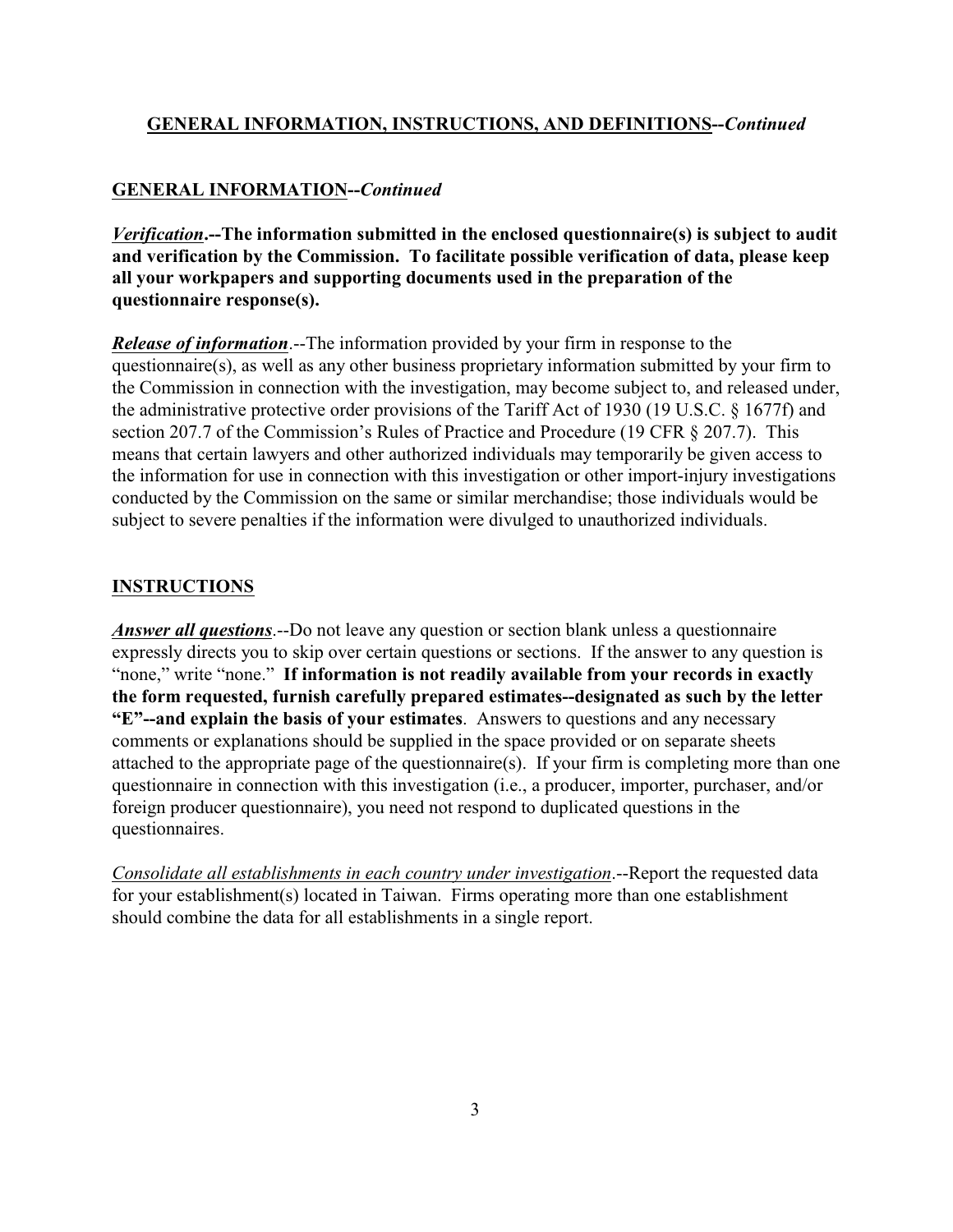## **GENERAL INFORMATION, INSTRUCTIONS, AND DEFINITIONS--***Continued*

## **DEFINITIONS**

*Polyvinyl Alcohol ("PVA")*.–All PVA hydrolyzed in excess of 80 percent, whether or not mixed or diluted with commercial levels of defoamer or boric acid. Polyvinal alcohol in fiber form is not included. The merchandise under investigation is currently classifiable under subheading 3905.30.00 of the Harmonized Tariff Schedule of the United States ("HTS"). Although the HTS subheading is provided for convenience and customs purposes, the written description of the merchandise under investigation is dispositive.

*Firm*.--An individual proprietorship, partnership, joint venture, association, corporation (including any subsidiary corporation), business trust, cooperative, trustee in bankruptcy, or receiver under decree of any court.

*Related firm*.--A firm that your firm solely or jointly owned, managed, or otherwise controlled; a firm that solely or jointly owned, managed, or otherwise controlled your firm; and/or a firm that was solely or jointly owned, managed, or otherwise controlled by a firm that also solely or jointly owned, managed, or otherwise controlled your firm.

*Establishment*.--Each facility of a firm in Taiwan involved in the production of PVA (as defined above), including auxiliary facilities operated in conjunction with (whether or not physically separate from) such facilities.

*United States*.--For purposes of this investigation, the 50 States, Puerto Rico, the U.S. Virgin Islands, and the District of Columbia.

*Importer*.--Any person or firm engaged, either directly or through a parent company or subsidiary, in importing PVA (as defined above) into the United States from a foreign manufacturer or through its selling agent.

*Average production capacity*.--The level of production that your establishment(s) could reasonably have expected to attain during the specified periods. Assume normal operating conditions (i.e., using equipment and machinery in place and ready to operate; normal operating levels (hours per week/weeks per year) and time for downtime, maintenance, repair, and cleanup; and a typical or representative product mix).

*Production*.--All production in your establishment(s) in Taiwan including production consumed internally within your firm.